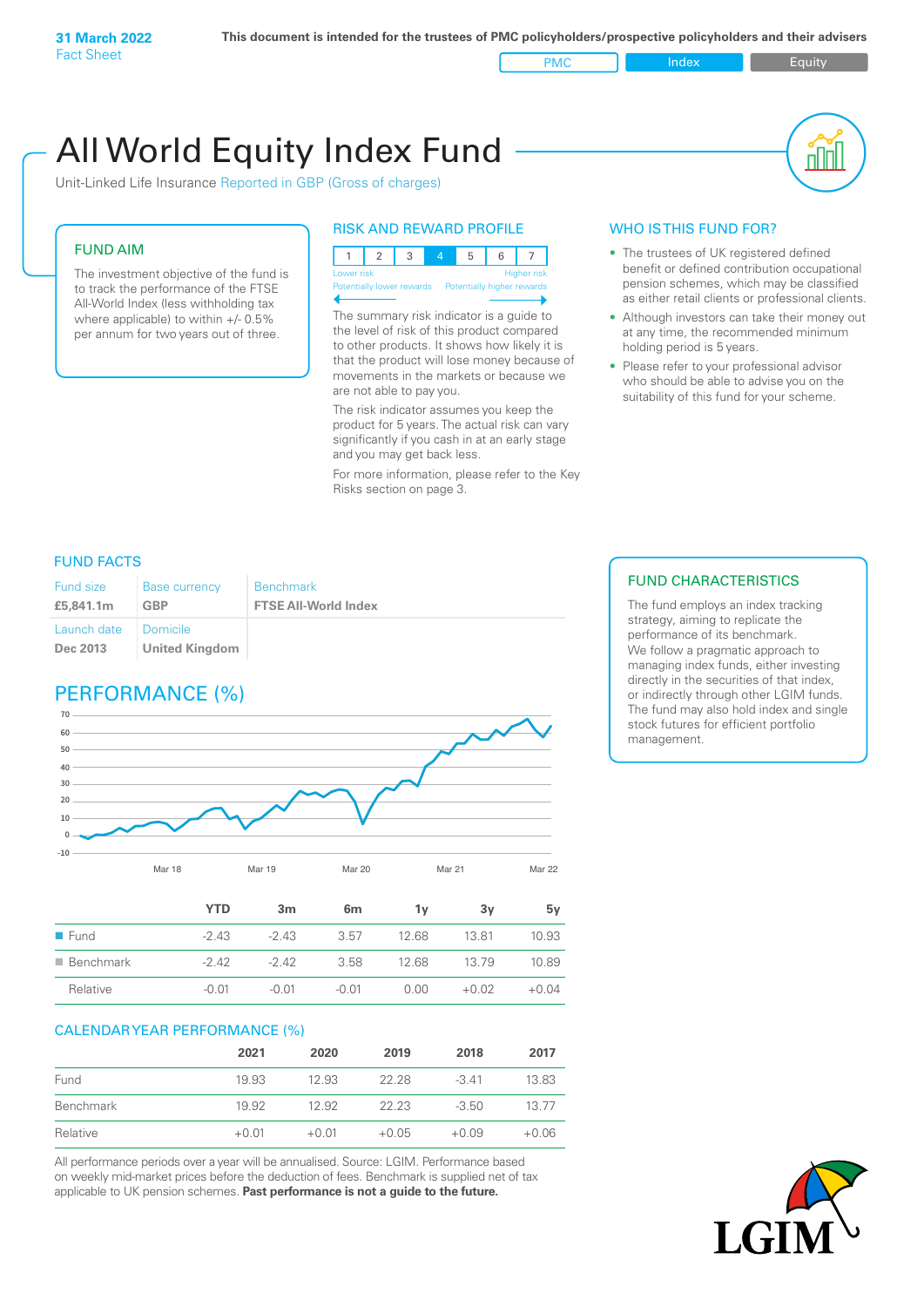# All World Equity Index Fund

Unit-Linked Life Insurance Reported in GBP (Gross of charges)

# PORTFOLIO BREAKDOWN

All data source LGIM unless otherwise stated. Totals may not sum due to rounding. In order to minimise transaction costs, the Fund will not always own all the assets that constitute the index and on occasion it will own assets that are not in the index. The number of fund holdings can differ from the index due to corporate events and proxy holdings.



#### SECTOR (%)

| ■ Technology               | 22.9 |
|----------------------------|------|
| $\blacksquare$ Financials  | 14.6 |
| ■ Consumer Discretionary   | 14.4 |
| $\blacksquare$ Industrials | 12.6 |
| $\blacksquare$ Health Care | 11.5 |
| ■ Consumer Staples         | 6.2  |
| $\blacksquare$ Energy      | 4.5  |
| ■ Basic Materials          | 42   |
| Telecommunications         | 3.1  |
| $\blacksquare$ Other       | 6.0  |
|                            |      |

#### REGION (%)

| North America                 | 62 7            |
|-------------------------------|-----------------|
| Europe (ex UK)                | 12 <sub>1</sub> |
| <b>World Emerging Markets</b> | 10.0            |
| Japan                         | 6.2             |
| Asia Pac ex Japan Dev         | 48              |
| UK (World)                    | 4 N             |
| Middle East/Africa Dev        | 02              |
|                               |                 |

#### MARKET CAPITALISATION (%) TOP 10 HOLDINGS (%)

| ■ Large            | 81.9 |
|--------------------|------|
| $\blacksquare$ Mid | 18.1 |



| 4 N                                       |
|-------------------------------------------|
| 3.5                                       |
| 2 <sub>1</sub>                            |
| 13                                        |
| 13                                        |
| 12                                        |
| 1 <sub>0</sub>                            |
| 0 S                                       |
| Taiwan Semiconductor Manufacturing Co 0.7 |
|                                           |
|                                           |



The Index Fund Management team comprises 25 fund managers, supported by two analysts. Management oversight is provided by the Global Head of Index Funds. The team has average industry experience of 15 years, of which seven years has been at LGIM, and is focused on achieving the equally important objectives of close tracking and maximising returns.